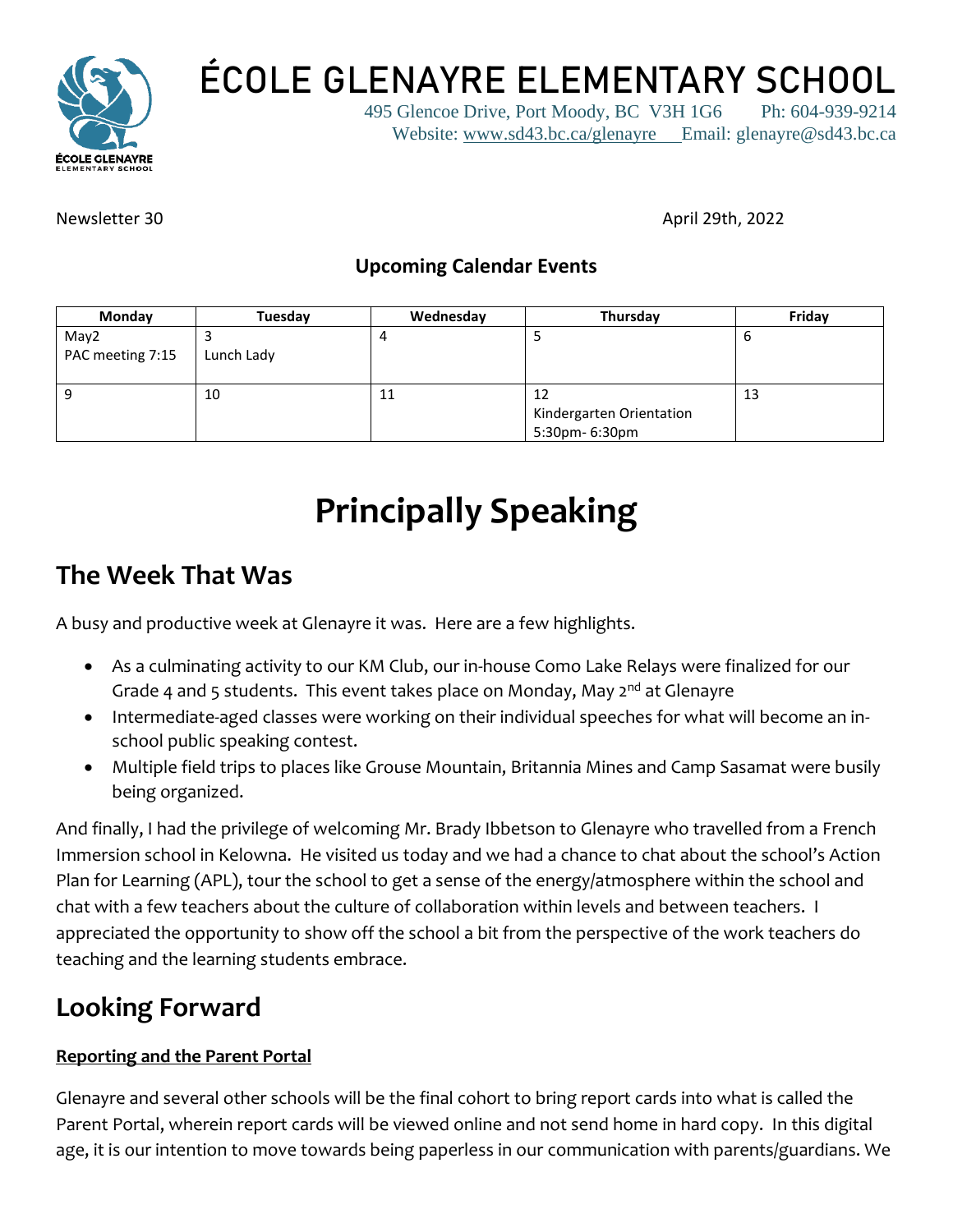are confident that this initiative will enable you to have easier, more efficient, and ongoing access to your child's progress in their learning. Stay tuned for more detailed information.

#### **School Grounds, Dogs and Travelling to and From School**

We recognize and appreciate that dogs are significant and adored members of some of our families, and caregivers take advantage of the morning and afternoon walk to school to exercise their dogs. We need to balance this with the acknowledgement that not all of our community members are comfortable with dogs. When dropping off and picking up your child, all dogs should be leashed and under the direct control of the owner. Dogs should never be off leash or tied unattended to fences or other objects.

Have a great weekend,

Andrew



#### GUESS THAT BOOK Last week's quote: "My mom says some days are like that"

Is from the book:

Alexander and the terrible, horrible, no good very bad day

Congratulations to: Ryan Pears who guessed that book!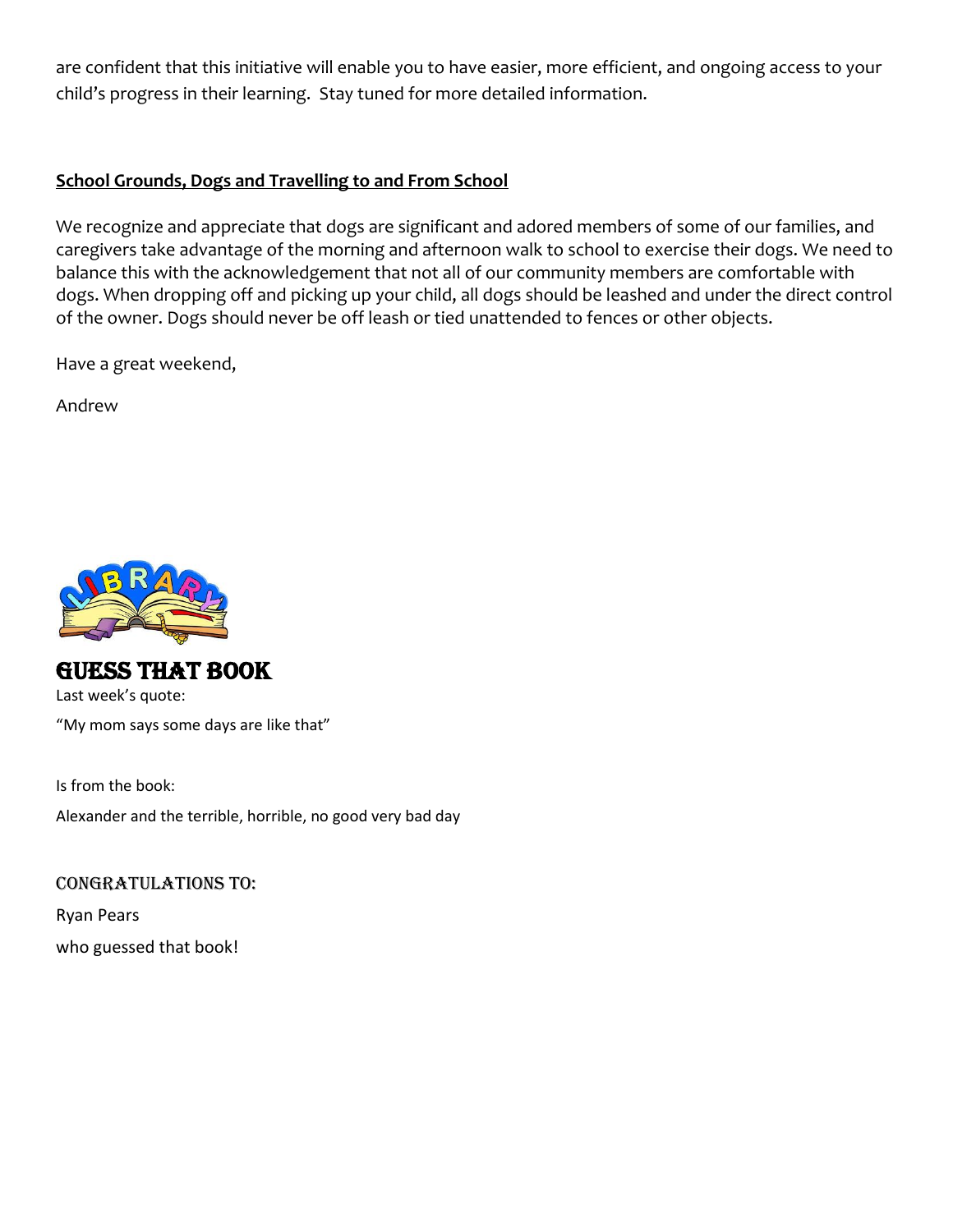

## Mindful Moment

**Gratitude Scavenger Hunt** 

Try the following to find those positive vibes. Use the list below or make your own.



# **GRATITUDE SCAVENGER HUNT**

- 1. FIND SOMETHING THAT YOU ENTOY WHEN YOU FIRST WAKE UP.
- 2. FIND SOMETHING THAT MAKES YOU HAPPY.
- 3. FIND SOMETHING THAT'S YOUR FAVORITE COLOR.
- 4. FIND SOMETHING THAT TASTES GOOD.
- 5. FIND SOMETHING THAT MAKES A SOUND YOU LOVE.
- 6. FIND SOMETHING THAT'S UNIQUE ABOUT YOU.
- 7. FIND SOMETHING THAT SMELLS GOOD.
- 8. FIND SOMETHING OUTSIDE THAT YOU LIKE TO LOOK AT.
- 9. FIND SOMETHING THAT MAKES YOU SMILE.
- 10. FIND SOMETHING THAT MAKES SOMEONE ELSE SMILE.
- 11. FIND SOMETHING THAT FEELS SOFT.
- 12. FIND SOMETHING THAT YOU LIKE TO PLAY WITH.
- 13. FIND SOMETHING YOU KNOW SOMEONE ELSE WILL LOVE.
- 14. FIND SOMEONE YOU ARE THANKFUL FOR.
- 15. FIND SOMETHING NEW THAT YOU NEVER NOTICED BEFORE.
- 16. FIND YOUR FAVORITE PLACE TO GET COZY AND COMFORTABLE.
- 17. FIND YOUR FAVORITE PLACE TO HANG OUT WITH FRIENDS OR FAMILY.
- 18. FIND YOUR FAVORITE GAME TO PLAY.
- 19. FIND SOMETHING YOU LIKE ABOUT SOMEONE ELSE.
- 20. FIND SOMETHING THAT YOU LIKE TO DO RIGHT BEFORE BED.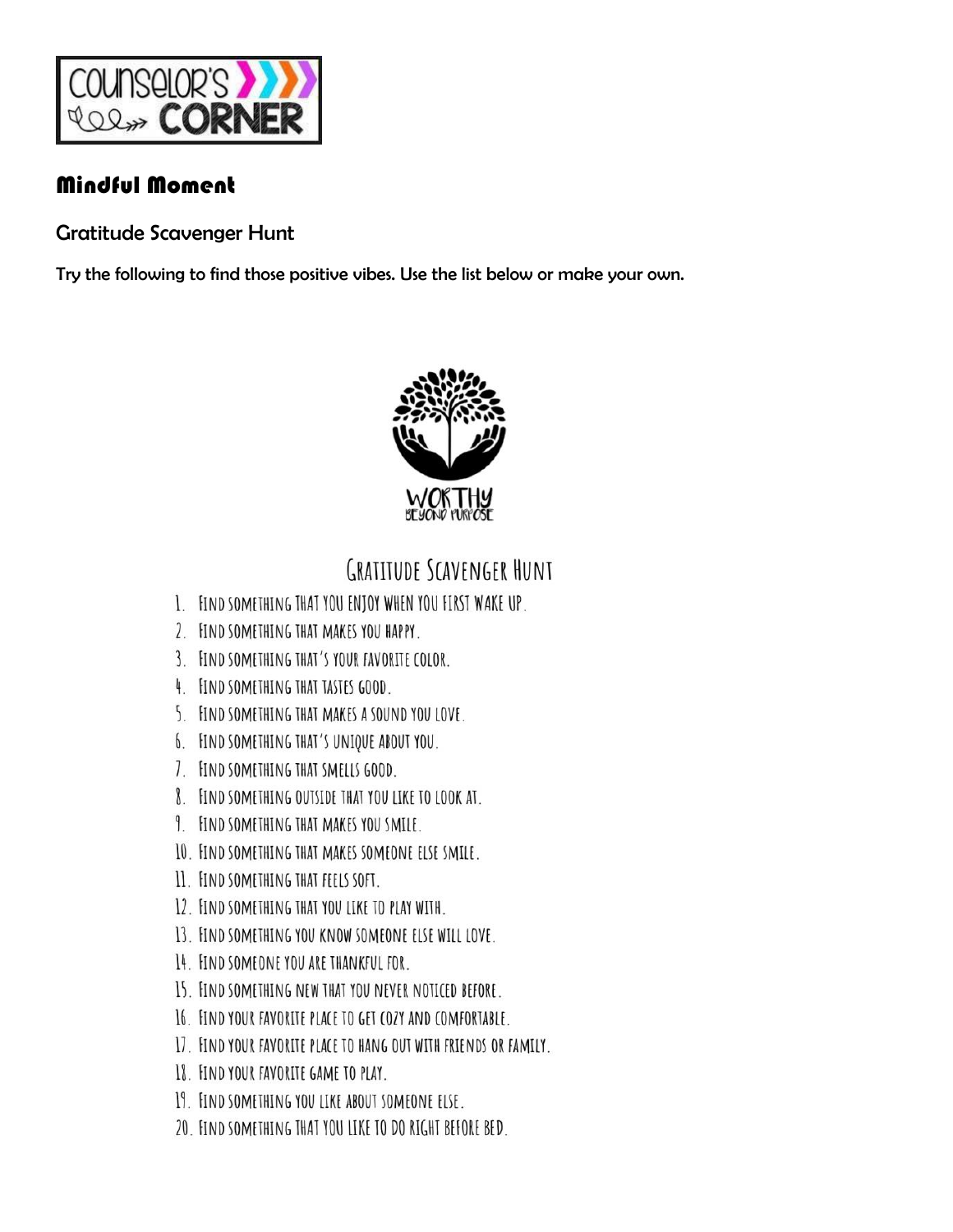# **Events**

Virtual Workshops by Tri-Cities Family Smart

#### **Topic: Building Connection With Our Kids When It Feels Impossible**

May 3, 2022 6:00-8:00pm

**And More!** \*\*For a full list of Family Smart workshops clic[k here.](https://familysmart.ca/events/?utm_source=FamilySmart+Primary+List&utm_campaign=a843921067-EMAIL_CAMPAIGN_2022_04_25_02_17&utm_medium=email&utm_term=0_6c9ba9ce41-a843921067-522412503)

**What to do next:**

**1. RSVP** - Please let us know you are coming! **Register here:** <https://familysmart.ca/events/>

**2. ONE-ON-ONE** - If this time/date doesn't work for you OR you would like to talk one-on-one with a Parent Peer Support Worker, Family Smart is happy to meet with you at a time that works for your schedule.

Questions? Comments? Concerns? Observations? Do not hesitate to contact me. Natalia Kubiak, RCC [nkubiak@sd43.bc.ca](mailto:nkubiak@sd43.bc.ca)



#### **Looking for a way to Participate & Connect with Glenayre school next year?**

#### **Join the PAC Executive... and our team of Key Co-ordinators!**

We need a **NEW PAC PRESIDENT!** Without a PAC Executive TEAM, our PAC cannot go forward which means loss of fundraising, grants and events. We need to have our executive team voted in at the AGM on June 13th in order to apply for our gaming grant.

#### **PAC President** (5-10 hours per month)

- Organizes and chairs PAC meetings, including setting dates and agenda based on input from PAC Executive, parent members and Principal. Ensures quorum is achieved.
- Reads all material sent to the PAC and distributes information to its members.
- Acts as the official spokesperson and representative for the PAC, always acting on behalf of the majority of members and not personally
- Communicates with parents & the school regarding events (via FB, Instagram, email, web)
- This position is a signing officer
- Great way to get involved in the school and make an impact in your child's school experience
- All past event instructions are in binders and saved in our Glenayre Google Drive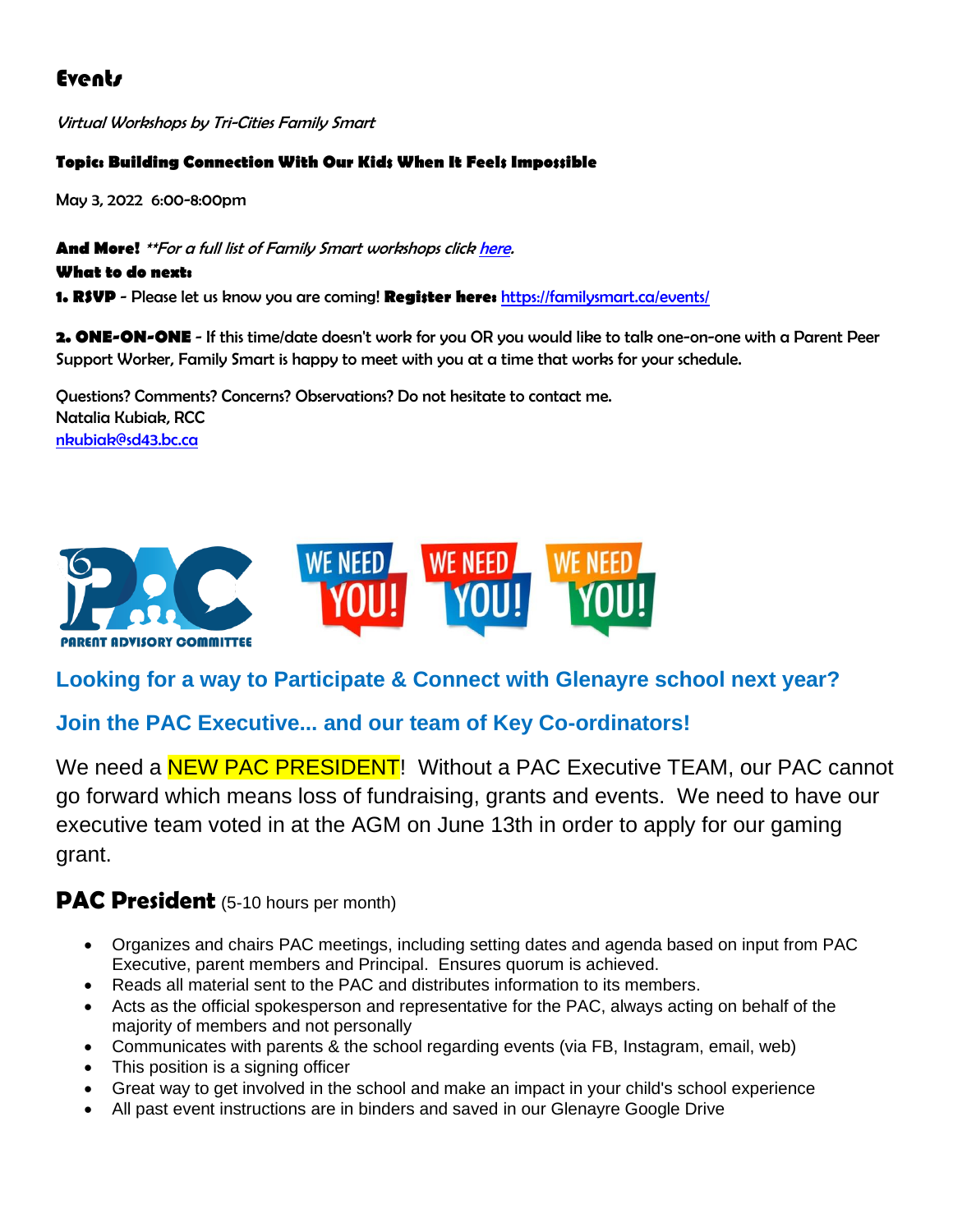#### **PAC Secretary** (2 hours per month, depending on activities)

- records the minutes of all executive, general and special meetings
- Manages or assists with other duties
- This position can also be a signing officer if needed

## **HANGING BASKETS & PLANT PICK-UP**

If you were not able to pick up your plant order, please email glenayrepac@gmail.com to make other arrangements.

#### **Order pickup is on Friday, April 29 from 2:45-5 pm at Glenayre Elementary in the undercover area.**

### **LUNCH LADY Tuesday, May 3**

#### Go to **<https://order.lunchlady.ca/Security/Login>** for the TUESDAY, May 3rd Lunch

\*\*\*The Lunch Lady allows for cancellations up to 8am on the day of the lunch (May 3rd). You will not be given a refund but a credit for another lunch date. If you know your child will be away for the May 3rd Lunch Lady, then please email the Lunch Lady at [burnaby.richmond@thelunchlady.ca](mailto:burnaby.richmond@thelunchlady.ca) to let them know to cancel.

### **NEW FUNDRAISER ON SCHOOL CASH ONLINE -** see flyers in attachments

Honeybee Centre & Eco Living Club Laundry Strips have joined together for our PAC

\*Both these companies are families that are from our Glenayre Community\*

#### **Order online from Friday, April 29- Thursday May 12, 2021** at

<https://sd43.schoolcashonline.com/Home/SignIn>

Order pick up will be at school in the undercover area on **Monday**, May 16th 8:15-8:50am or 2:30-3:15pm for both Honey and Laundry Strips. For any questions, email glenayrepac@gmail.com

#### **Honeybee Centre Honey Fundraiser**

Enjoy delicious local honey and support Glenayre!

Honeybee Centre produces "Hive-to-Table" honey, which means they handle every step of the process from beekeeping, collection, extraction to bottling. All of these honey varieties are unpasteurized to ensure the healthy properties of the honey are maintained.



Order any three jars and receive a FREE package of 15 honeystix!

**Clover: \$10 - 500gm Cinnamon: in Honey - \$12 - 500gm Wildflower: \$12.50 - 500gm**